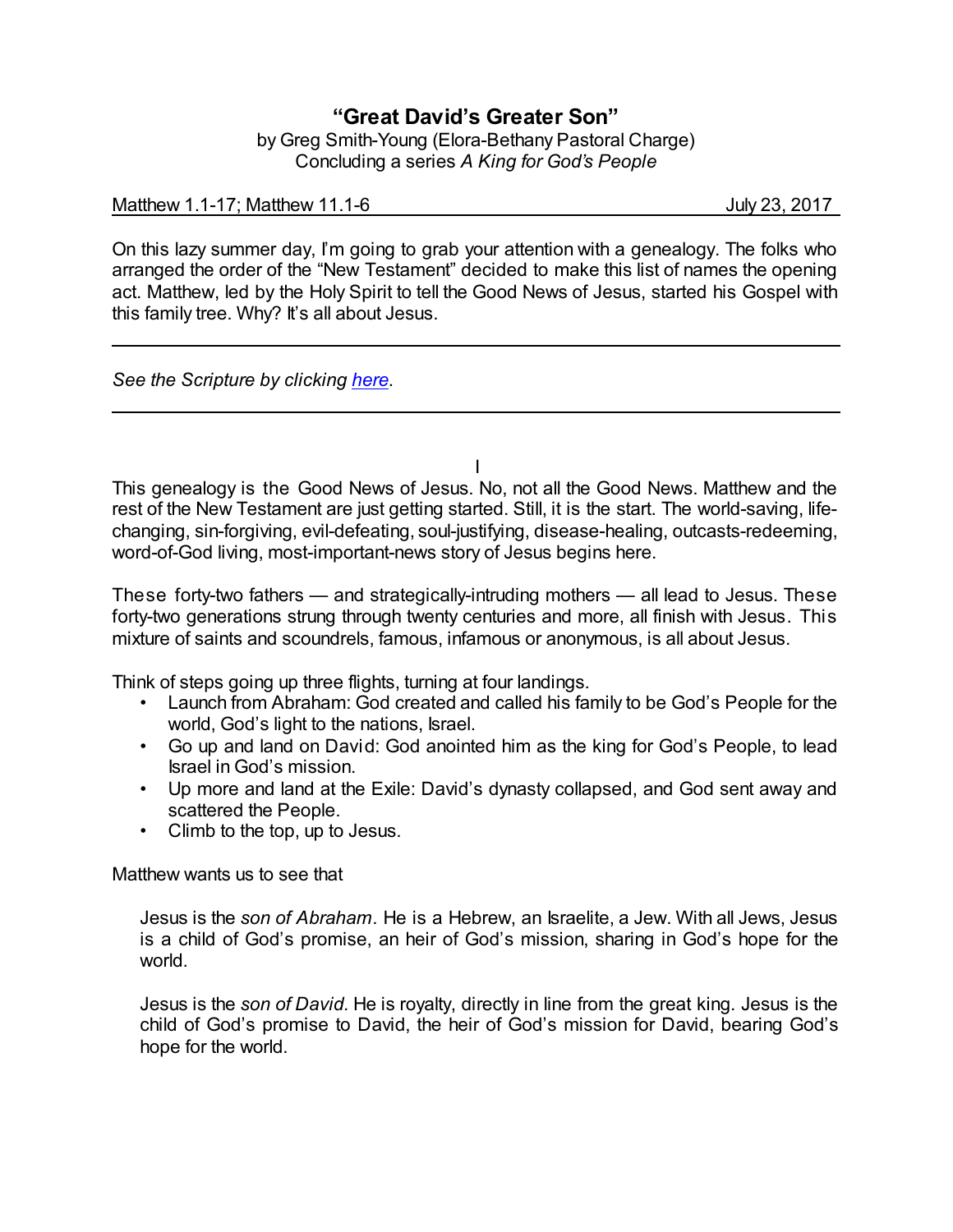Jesus is the *Christ*. Christ means *Messiah*. Messiah means *the Anointed One*. That's the king!

Matthew's message: the King for God's People has finally come. Jesus!

Or has he?

II

Folks are wondering. Including John. John, Jesus's cousin. John, who baptized Jesus and saw God's Spirit rest on Jesus. John, who's been telling everyone that Jesus is the One.

John has waited for the King, hoped for the King, prepared for the King.

The King will win the decisive victory, setting Gods' People free. We can't be light in the world, if we are crushed, mocked and ignored. John knows: God's mission for God's People needs a New Messiah.

The King will rebuild the Temple. We can't truly rejoice, when our worship places are ruined and defiled. John knows: God's mission for God's People needs a New Christ.

The King will bring justice and peace — the peace and justice of God. So much is wrong, and needs to be made right. John knows: God's mission for God's People needs a New King.

The King will restore David's kingdom, finish what David started, succeed where even David failed. John knows: God's mission for God's People needs a New David.

Jesus arrives and John celebrates: the King had come!

Now, however, John is cramped in prison, his days numbered. He wonders and worries. Jesus is not doing what John expects, what everyone anticipates. Tyrants overthrown, idols smashed, God's destroying and purifying fire, righteous restored, justice regained, peace reigning. It is not happening. Has John been wrong about Jesus? Have they reached the top of that long stairwell — from Abraham through David through Exile — only to fall back down?

What's a king supposed to do?

*See the Scripture by clicking [here](https://www.biblegateway.com/passage/?search=Matthew+11.1-6&version=NRSVA).*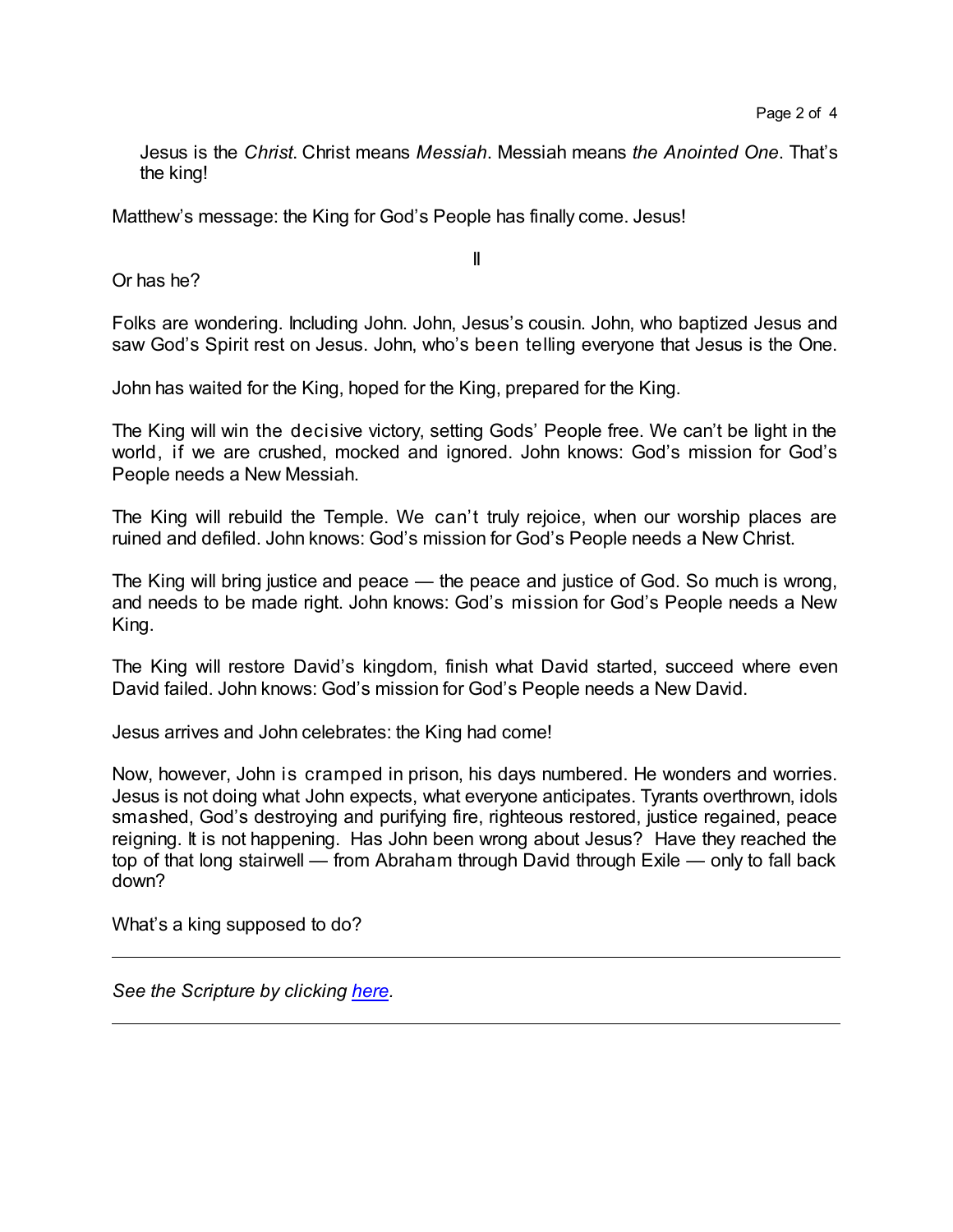III

About an hour's drive from Madrid is *El Escorial*. It is one of the palaces of Spain's royal family. 1

In the complex is a church. Inside the church, in the crypt, entombed in bronze and marble sarcophagi rest the remains of 500 years of Spanish kings and queens. The walls are panelled in wood from an ancient Cuban forest, also gilded in bronze and marble, and plated with gold.

Outside the church, high on its walls stand statues of kings. Not the kings of Spain. Kings of David's line, ancient rulers of God's People.

In *El Escorial* are memorialized together the biblical monarchs who inherited God's covenant with David, and Spanish monarchs who conquered empires, ruled millions, and amassed great wealth.

What story is this royal chapel telling? The kings of Spain and the kings of Israel are essentially the same. Israel's royal dynasty was chosen by God, so Spain's was too. It's political spin in stone and metal. $^2$ 

A crucifix hangs elsewhere in *El Escorial*.<sup>3</sup> It's just Jesus on the cross, in white marble on wood, naked against a bare wall.

Does this crucified Jesus belong with the kings of Spain and of David?

What's a king supposed to do?

 $\mathsf{N}$ 

This whole idea of a King for God's People was a disaster in waiting. It was never God's idea. The people saw that all the other nations had kings. These nations were more prosperous, more powerful and, by the world's measures, better than them. So they demanded a king.

God warned. Like all other kings, theirs would lord over them, take from them, conscript, enslave and use them. Their kings would be like the kings of *El Escorial*, the sovereigns and governments of any nation. God's People need to be different from the world, for the sake of God's mission in the world. God warned them, but they insisted.

God did not walk away. God gave them kings. First with Saul, and better with David, God

El Escorial is a UNESCO world heritage site. See [https://en.wikipedia.org/wiki/El\\_Escorial](https://en.wikipedia.org/wiki/El_Escorial).

The Spanish monarchs were not the only ones who claimed the glow of David to bolster their own prestige and power; see <https://en.wikipedia.org/wiki/David#Christianity>. The coronation ceremony for British monarchs also evokes elements of the Davidic monarchy; <https://en.wikipedia.org/wiki/David#Christianity>.

<sup>&</sup>lt;sup>3</sup> Carved by Benvenuto Cellini.